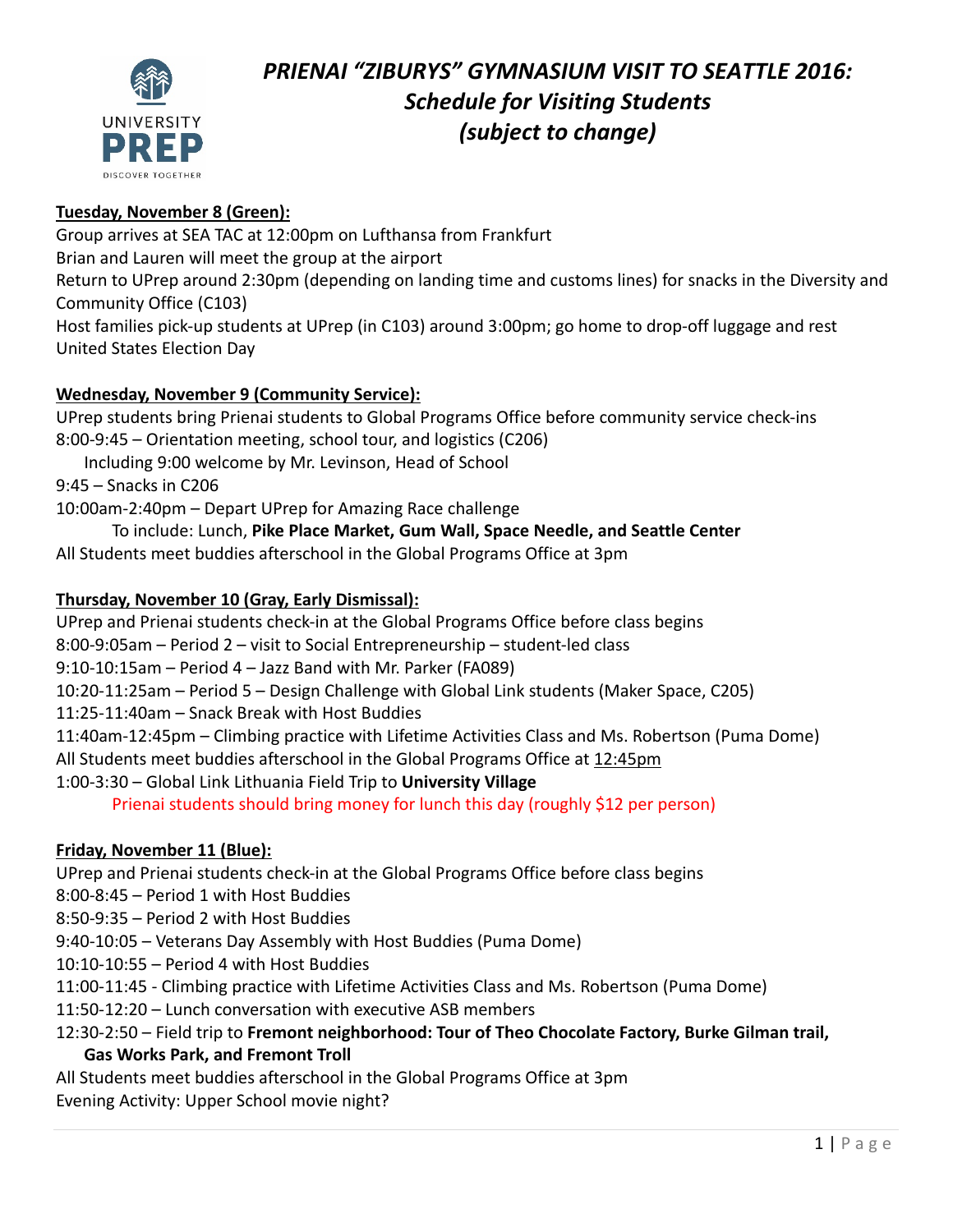# **Saturday, November 12 – Sunday, November 13:**

Free Weekend with Host Families

#### **Monday, November 14 (Blue):**

UPrep and Prienai students check‐in at the Global Programs Office before class begins *Please bring comfortable clothes, good walking shoes, a rain jacket, and a water bottle for hiking.* 8:00‐8:45 – Meeting with Ms. Malinauskienė to practice Cultural Presentation (Founders Hall)

9:00‐11:15 – Visit to the Baltic Studies Department at the **University of Washington**, including a visit to a Lithuanian language class

11:15 – Depart University of Washington for Hiking at **Discovery Park** with sack lunches

2:45 – Return to University Prep

All Students meet buddies afterschool in the Global Programs Office at 3pm

#### **Tuesday, November 15 (White):**

UPrep and Prienai students check‐in at the Global Programs Office before class begins *Please bring comfortable clothes to school for Dance Class.* 8:00‐9:05 – Period 1 – TBD 9:10‐10:15 – Period 2 – Vocal Jam – Class with Mr. Blok (FA089) 10:20‐10:45 – Upper School Announcements (Founders Hall) 10:50‐11:55 – Period 5 – Dance Class with Ms. Klein and Global Link students (Dance Room) 12:00‐12:30 – Upper School Lunch with Global Link Lithuania group 12:35‐1:40 – Period 8 – Photography Class with Ms. Lin (FA281) 1:45‐2:50 – Period 7 – Lithuania Language Challenge – Prienai students and Global Link Lithuania group All Students meet buddies afterschool in the Global Programs Office at 3pm 6:30‐8:45pm – Visit to the Northwest Girlchoir North Seattle Alliance Church 2150 N 122nd St, Seattle, 98133

#### **Wednesday, November 16 (Green):**

UPrep and Prienai students check‐in at the Global Programs Office before class begins 8:00‐9:05 – Period 4 – Coffee Making Demonstration with Mr. Johnson and Global Link students (A021) 9:10‐10:15 – Period 1 ‐ Meeting with Ms. Malinauskienė to practice Cultural Presentation (Founders Hall) 10:20‐10:45 – Cultural Presentation to Upper School (Founders Hall) 11:00 – Depart University Prep for Boeing Tour; sack lunches on the bus 12:00‐1:30 – **Boeing Assembly Plant Tour** 2:45 – Return to University Prep All Students meet buddies afterschool in the Global Programs Office at 3pm

#### **Thursday, November 17 (Flex):**

UPrep and Prienai students check‐in at the Global Programs Office before class begins 8:00‐9:05 – Period 2 – Chemistry Class with Ms. Patella‐Buckley (A226) 9:10‐10:15 – Period 4 – Art Class with Ms. Bettinger and Global Link students (C206) 10:20‐11:00 – Period 3 – Activity TBD 11:00 – Depart University Prep with Lifetime Activities Field Trip to **Vertical World** With Ms. Kayla Robertson, Mr. Matt Palubinskas, and Ms. Andrea Moore 2:30 – Return to University Prep

All Students meet buddies afterschool in the Global Programs Office at 3pm